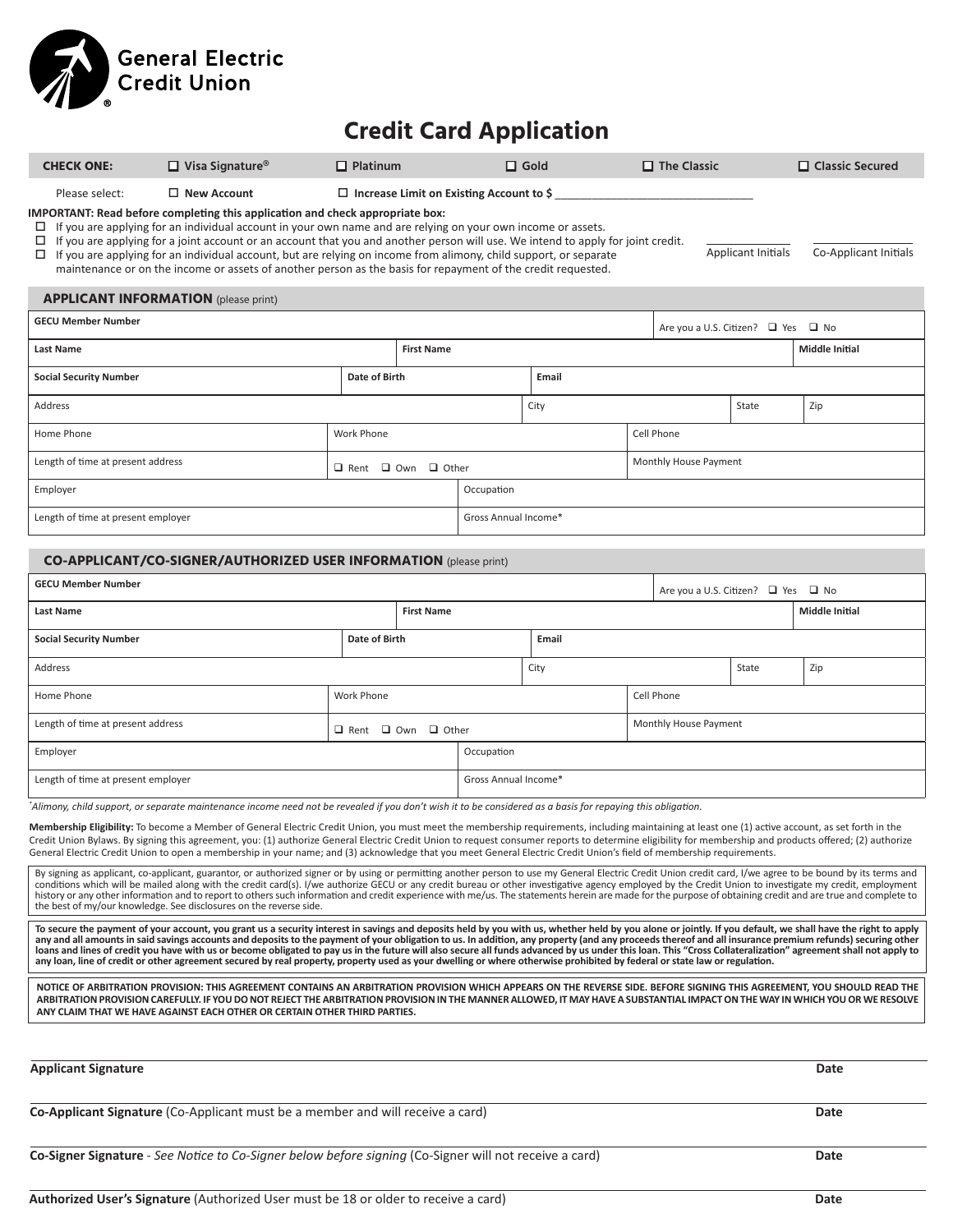| <b>BALANCE TRANSFER SECTION</b> (please print) Attach a separate sheet for additional balance transfers. |  |  |                                          |       |        |     |
|----------------------------------------------------------------------------------------------------------|--|--|------------------------------------------|-------|--------|-----|
| <b>Financial Institution Name</b><br>Name on Account                                                     |  |  |                                          |       | Amount |     |
| Address                                                                                                  |  |  | City                                     | State |        | Zip |
| Credit Card Number                                                                                       |  |  | Card Type (i.e., Visa, MasterCard, etc.) |       |        |     |

I/We authorize General Electric Credit Union to act on my/our behalf to transfer the balance(s) listed above to my/our GECU Credit Card account up to my/our available balance. I/We understand this transfer(s) will be done via cash advance to my/our GECU Credit Card account and will begin accruing interest immediately. It may take 4-6 weeks for the balance transfer to occur. I/We understand that I/we may need to make a payment on my/our present account(s) to keep them current.

## **DISCLOSURE SECTION**

Account #

I/We apply to GECU for a credit card account. I/we understand: My credit line will be determined after GECU receives my application; after credit verification should I/we not qualify for the card requested, I/we authorize the issuance of an alternative card pending credit qualification; I and my co-applicant/ co-signer must be at least 18 years of age; and I and my co-applicant must be members at GECU and all must be U.S. Citizens or permanent resident aliens; GECU maintains the right not to open my account if the information provided on or with my application is incomplete, inaccurate, or unverifiable; I/we will receive the GECU credit card terms and conditions disclosures and am bound by them and all future revisions; an applicant, if married, may apply for a separate account.

FOR CREDIT UNION USE ONLY

DATE EIN CC SAVINGS APPROVED CREDIT LIMIT APPROVAL SIGNATURE

At a meeting held on \_\_\_\_\_\_\_\_\_\_\_\_\_\_\_\_\_\_\_\_\_\_\_\_\_, this application was approved on the conditions requested by the above applicant(s).

## **Notice to Co-Signer**

You are being asked to guarantee this debt. Think carefully before you do. If the borrower does not pay the debt, you will have to. Be sure you can afford to pay if you have to and that you want to accept this responsibility.

You may have to pay up to the full amount of the debt if the borrower does not pay. You may also have to pay late fees or collection costs, which increase this amount. The creditor can collect this debt from you without first trying to collect from the borrower.

The creditor can use the same collection methods against you that can be used against the borrower, such as suing you, garnishing your wages, etc. If this debt is ever in default, that fact may become a part of your credit record.

This notice is not the contract that makes you liable for the debt.

| Interest Rate and Interest Charges                   |                                                                                                                                                                                                                                |  |  |  |  |
|------------------------------------------------------|--------------------------------------------------------------------------------------------------------------------------------------------------------------------------------------------------------------------------------|--|--|--|--|
| <b>Annual Percentage Rate</b><br>(APR) for Purchases | 0.00% Introductory APR for the first 12 months on purchases made in the first 60 days, after The Classic,<br>Gold, Platinum, or Visa Signature® account is opened.                                                             |  |  |  |  |
|                                                      | After that, your APR will be $7.49\%$ to $13.49\%$ APR for The Classic card, when you open your account,<br>based on your credit worthiness. This APR will vary with the market based on the Prime Rate. <sup>1</sup>          |  |  |  |  |
|                                                      | After that, your APR will be $8.99\%$ to $14.99\%$ APR for the Gold card, when you open your account,<br>based on your credit worthiness. This APR will vary with the market based on the Prime Rate. <sup>1</sup>             |  |  |  |  |
|                                                      | After that, your APR will be $8.99\%$ to $14.99\%$ APR for the Platinum card, when you open your<br>account, based on your credit worthiness. This APR will vary with the market based on the Prime Rate. <sup>1</sup>         |  |  |  |  |
|                                                      | After that, your APR will be $10.99\%$ to $16.99\%$ APR for the Visa Signature® card, when you open<br>your account, based on your credit worthiness. This APR will vary with the market based on the Prime Rate. <sup>1</sup> |  |  |  |  |
|                                                      | $13.74\%$ to $17.74\%$ APR for the Classic Secured card, when you open your account, based on your credit<br>worthiness. This APR will vary with the market based on the Prime Rate. <sup>1</sup>                              |  |  |  |  |
| <b>APR for Balance</b><br><b>Transfers</b>           | 0.00% Introductory APR for the first 12 months on purchases made in the first 60 days, after The Classic,<br>Gold, Platinum, or Visa Signature <sup>®</sup> account is opened.                                                 |  |  |  |  |
|                                                      | After that, your APR will be $7.49\%$ to $13.49\%$ APR for The Classic card, when you open your account,<br>based on your credit worthiness. This APR will vary with the market based on the Prime Rate. <sup>1</sup>          |  |  |  |  |
|                                                      | After that, your APR will be $8.99\%$ to $14.99\%$ APR for the Gold card, when you open your account,<br>based on your credit worthiness. This APR will vary with the market based on the Prime Rate. <sup>1</sup>             |  |  |  |  |
|                                                      | After that, your APR will be $8.99\%$ to $14.99\%$ APR for the Platinum card, when you open your<br>account, based on your credit worthiness. This APR will vary with the market based on the Prime Rate. <sup>1</sup>         |  |  |  |  |
|                                                      | After that, your APR will be $10.99\%$ to $16.99\%$ APR for the Visa Signature® card, when you open<br>your account, based on your credit worthiness. This APR will vary with the market based on the Prime Rate. <sup>1</sup> |  |  |  |  |
|                                                      | $13.74\%$ to $17.74\%$ APR for the Classic Secured card, when you open your account, based on your credit<br>worthiness. This APR will vary with the market based on the Prime Rate. <sup>1</sup>                              |  |  |  |  |
| <b>APR for Cash</b><br><b>Advances</b>               | $7.49\%$ to $13.49\%$ APR for The Classic card, when you open your account, based on your credit<br>worthiness. This APR will vary with the market based on the Prime Rate. <sup>1</sup>                                       |  |  |  |  |
|                                                      | $8.99\%$ to $14.99\%$ APR for the Gold card, when you open your account, based on your credit worthiness.<br>This APR will vary with the market based on the Prime Rate. <sup>1</sup>                                          |  |  |  |  |
|                                                      | $8.99\%$ to $14.99\%$ APR for the Platinum card, when you open your account, based on your credit<br>worthiness. This APR will vary with the market based on the Prime Rate. <sup>1</sup>                                      |  |  |  |  |
|                                                      | $10.99\%$ to $16.99\%$ APR for the Visa Signature® card, when you open your account, based on your credit<br>worthiness. This APR will vary with the market based on the Prime Rate. <sup>1</sup>                              |  |  |  |  |
|                                                      | $13.74\%$ to $17.74\%$ APR for the Classic Secured card, when you open your account, based on your credit<br>worthiness. This APR will vary with the market based on the Prime Rate. <sup>1</sup>                              |  |  |  |  |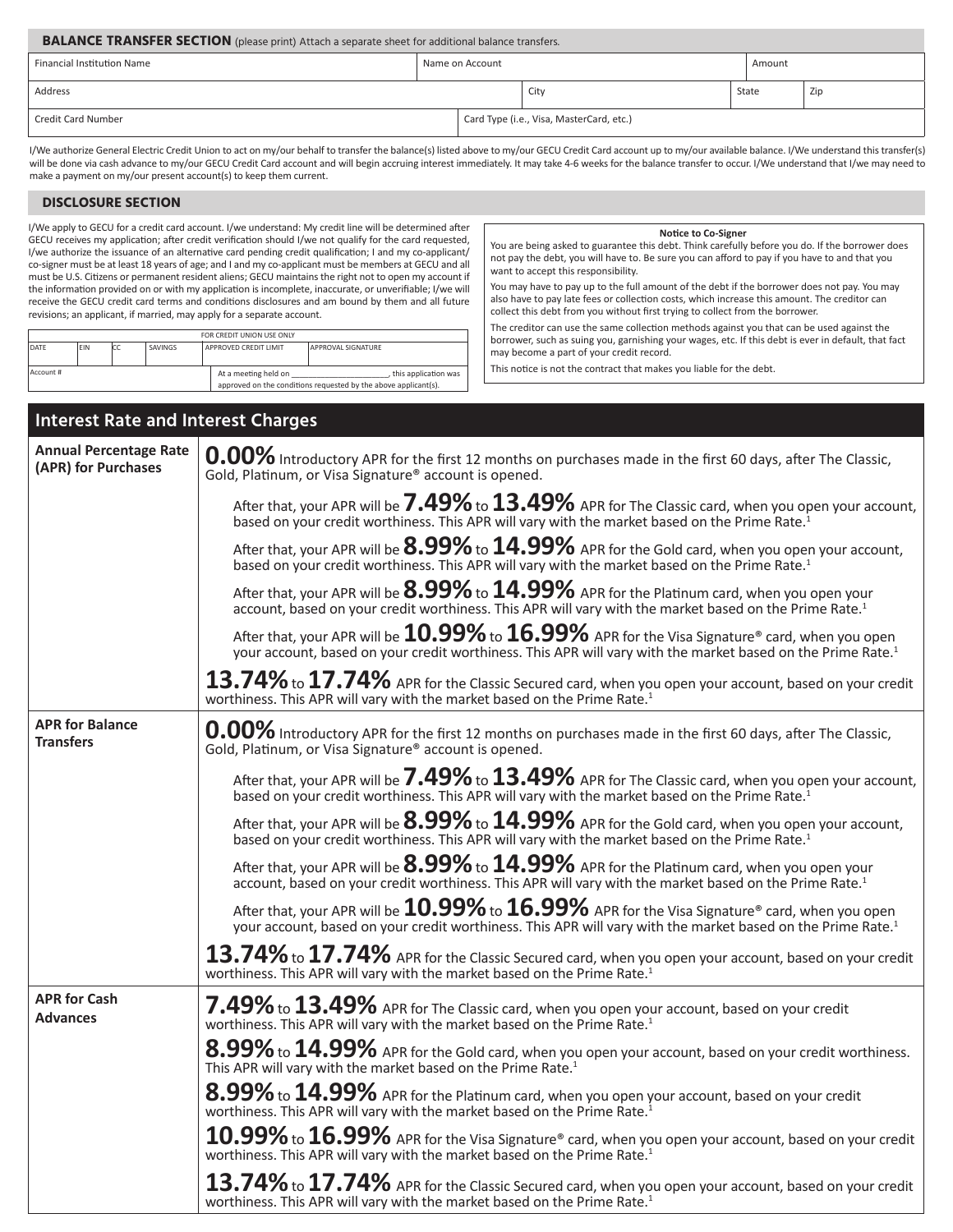| <b>Interest Rate and Interest Charges</b>                                              |                                                                                                                                                                                                                                                                                                                                        |  |  |  |  |  |
|----------------------------------------------------------------------------------------|----------------------------------------------------------------------------------------------------------------------------------------------------------------------------------------------------------------------------------------------------------------------------------------------------------------------------------------|--|--|--|--|--|
| <b>Penalty APR and When it</b><br><b>Applies</b>                                       | 18.00% APR for Classic Secured, The Classic, Gold <sup>2</sup> , Platinum <sup>2</sup> , and Visa Signature <sup>®2</sup>                                                                                                                                                                                                              |  |  |  |  |  |
|                                                                                        | This APR may be applied to your account if your minimum required payment is more than 60 days late at any<br>time. Before we apply the Penalty APR to your Visa account, we will first provide you with written notice of the<br>increase at least 45 days prior to the effective date of the increase.                                |  |  |  |  |  |
|                                                                                        | How long will the penalty APR apply? If we apply the Penalty APR to your Visa Account and you make your<br>payments on time for the six (6) consecutive months following the effective date of the increase, without an<br>account violation, your Annual Percentage Rate (APR) will be lowered to the current card's non-penalty APR. |  |  |  |  |  |
| <b>How to Avoid Paying</b><br><b>Interest on Purchases</b>                             | Your due date is at least 25 days after the close of each billing cycle. We will not charge you any interest on<br>purchases if you pay your entire balance by the due date each month.                                                                                                                                                |  |  |  |  |  |
| <b>Minimum Interest Charge</b>                                                         | If you are charged Interest, the charge will be no less than \$0.00.                                                                                                                                                                                                                                                                   |  |  |  |  |  |
| <b>For Credit Card Tips from</b><br>the Consumer Financial<br><b>Protection Bureau</b> | To learn more about factors to consider when applying for or using a credit card, visit the website of the<br>Consumer Financial Protection Bureau at: http://www.consumerfinance.gov/learnmore.                                                                                                                                       |  |  |  |  |  |

| <b>Fees</b>                |                                                                                                                                                                                 |  |  |  |
|----------------------------|---------------------------------------------------------------------------------------------------------------------------------------------------------------------------------|--|--|--|
| <b>Annual Fees</b>         | None.                                                                                                                                                                           |  |  |  |
| <b>Transaction Fees</b>    |                                                                                                                                                                                 |  |  |  |
| <b>Balance Transfer</b>    | Either \$10 or 3% of the amount of each transfer, whichever is greater.                                                                                                         |  |  |  |
| <b>Cash Advance</b>        | Either \$10 or 3% of the amount of each cash advance, whichever is greater.                                                                                                     |  |  |  |
| <b>Foreign Transaction</b> | <b>1.5%</b> of each transaction in U.S. dollars for Classic Secured, The Classic, Gold, and Platinum cards.<br>0% of each transaction in U.S. dollars for Visa Signature® card. |  |  |  |
| <b>Penalty Fees</b>        |                                                                                                                                                                                 |  |  |  |
| <b>Late Payment</b>        | Up to \$32.00 or the minimum payment amount (whichever is lesser) if a minimum payment is not made<br>within 55 days after the date of a monthly statement.                     |  |  |  |
| <b>Returned Payment</b>    | \$32.00                                                                                                                                                                         |  |  |  |

**How We Will Calculate Your Balance:** We use the method called "Average Daily Balance (including new purchases)." **Loss of Introductory APR:** We may end your introductory APR and apply the Penalty APR if you make a late payment.

The information about the costs of the card described in this application is accurate as of April 1, 2022. It may have changed after that date. To find out about what may have changed, call: 513.243.4328/800.542.7093 or write: General Electric Credit Union, 10485 Reading Rd., Cincinnati, OH 45241, Attn: EFT Department.

<sup>1</sup>This APR will vary with the market based on the Prime Rate. The maximum APR for our credit cards is 18.00%; at no time will the rate go above 18.00%. <sup>2</sup>During any default period, reward points will not be earned and any existing points will be suspended. Existing reward points will be reinstated if the account remains occurrence free for a period of six straight months.

**Arbitration Provision: PLEASE READ CAREFULLY! By agreeing to this Arbitration Provision, you are giving up your right to go to court for claims and disputes arising from this Contract:**

- **• EITHER YOU OR WE MAY CHOOSE TO HAVE ANY DISPUTE BETWEEN YOU AND US DECIDED BY ARBITRATION, AND NOT BY A COURT OR BY JURY TRIAL.**
- **• YOU GIVE UP ANY RIGHT THAT YOU MAY HAVE TO PARTICIPATE AS A CLASS REPRESENTATIVE OR CLASS MEMBER IN ANY CLASS ACTION OR CLASS ARBITRATION AGAINST US IF A DISPUTE IS ARBITRATED.**
- **• IN ARBITRATION, DISCOVERY AND RIGHTS TO APPEAL ARE GENERALLY MORE LIMITED THAN IN A JUDICIAL PROCEEDING, AND OTHER RIGHTS THAT YOU WOULD HAVE IN COURT MAY NOT BE AVAILABLE.**

You or we (including any assignee) may elect to resolve any Claim by neutral, binding arbitration and not by a court action. "Claim" means any claim, dispute or controversy between you or us or our employees, agents, successors, assigns or affiliates arising from or relating to: (i) the credit application; (ii) the purchase of the Property; (iii) the condition of the Property; (iv) this Contract; (v) any insurance, maintenance, service or other contracts you purchased in connection with this Contract; or (vi) any related transaction, occurrence or relationship. This includes any Claim based on common or constitutional law, contract, tort, statute, regulation or other ground. However, "Claim" does not include (i) any self-help remedy, such as repossession of the collateral or the right of set-off; or (ii) any individual action in court by one party that is limited to preventing the other party from using a self-help remedy and does not involve a request for damages or monetary relief of any kind. Moreover, we will not choose to arbitrate an individual Claim that you bring against us in small claims court or your state's equivalent court, if any. But if that Claim is transferred, removed or appealed to a different court, we then have the right to choose arbitration. To the extent allowed by law, the validity, scope and interpretation of this Arbitration Provision are to be decided by neutral, binding arbitration

If either party elects to resolve a Claim through arbitration, you and we agree that no trial by jury or other judicial proceeding will take place. Instead, the Claim will be arbitrated on an individual basis and not on a class or representative basis.

The party electing arbitration may choose either of the following arbitration organizations and its applicable rules, provided it is willing and able to handle the arbitration: American Arbitration Association (www.adr.org) or JAMS (www.jamsadr.com), or it may choose any other reputable arbitration organization and its rules to conduct the arbitration, subject to the other party's approval. The parties can get a copy of the organization's rules by contacting it or visiting website. If the chosen arbitration organization's rules conflict with this Arbitration Provision, the terms of this Arbitration Provision will govern the Claim. However, to address a conflict with the selected arbitration organization's rules, the parties may agree to change the terms of this Arbitration Provision by written amendment signed by the parties. If the parties are not able to find or agree upon an arbitration organization that is willing and able to handle the arbitration, then the arbitrator will be selected pursuant to the 9 U.S. Code Sections 5 and 6.

The arbitration hearing will be conducted in the federal district where you reside unless you and we otherwise agree. Or, if you and we agree, the arbitration hearing can be by telephone or other electronic communication. The arbitration filing fee, arbitrator's compensation and other arbitration costs will be paid in the amounts and by the parties according to the rules of the arbitration organization. Some arbitration organizations' rules require us to pay most or all of these amounts. If the rules of the arbitration organization do not specify how fees must be allocated, we will pay the filing fee, arbitrator's compensation, and other arbitration costs up to \$1,000, unless the law requires us to pay more. Each party is responsible for the fees of its own attorneys, witnesses, and any related costs, if any, that it incurs to prepare and present its Claim or response. In limited circumstances, the arbitrator may have the authority to award payment of certain arbitration costs or fees to a party, but only if the law and arbitration organization rules allow it.